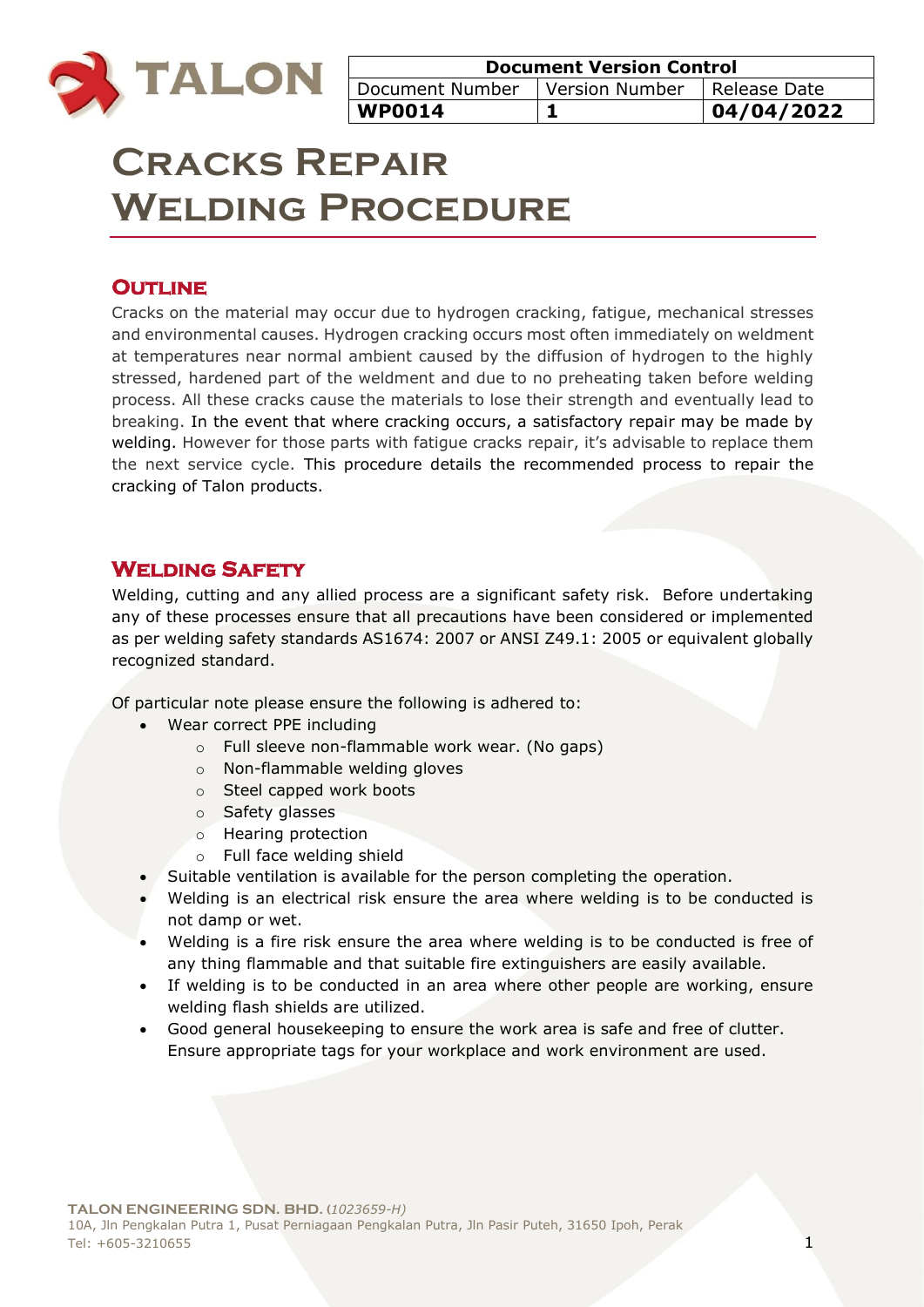

| <b>Document Version Control</b> |                               |            |
|---------------------------------|-------------------------------|------------|
| Document Number                 | Version Number   Release Date |            |
| $ $ WP0014                      |                               | 04/04/2022 |

# **Welding Process and Preheat Notice**



Please ensure that you follow the Thermal Treatment (Preheat) procedure stated in this welding procedure. Preheat of the weld area prior to commencing welding will help ensure weld quality, reduce the occurrence of cracking and other problems that can result in costly rework. The weld area must be heated to 150°C, measured at least 100mm / 4" away from and either side of the weld joint and maintained between 150°C and 250°C throughout the welding process.

The warranty may be void on Talon Weld-On components if the specified process is not followed correctly.

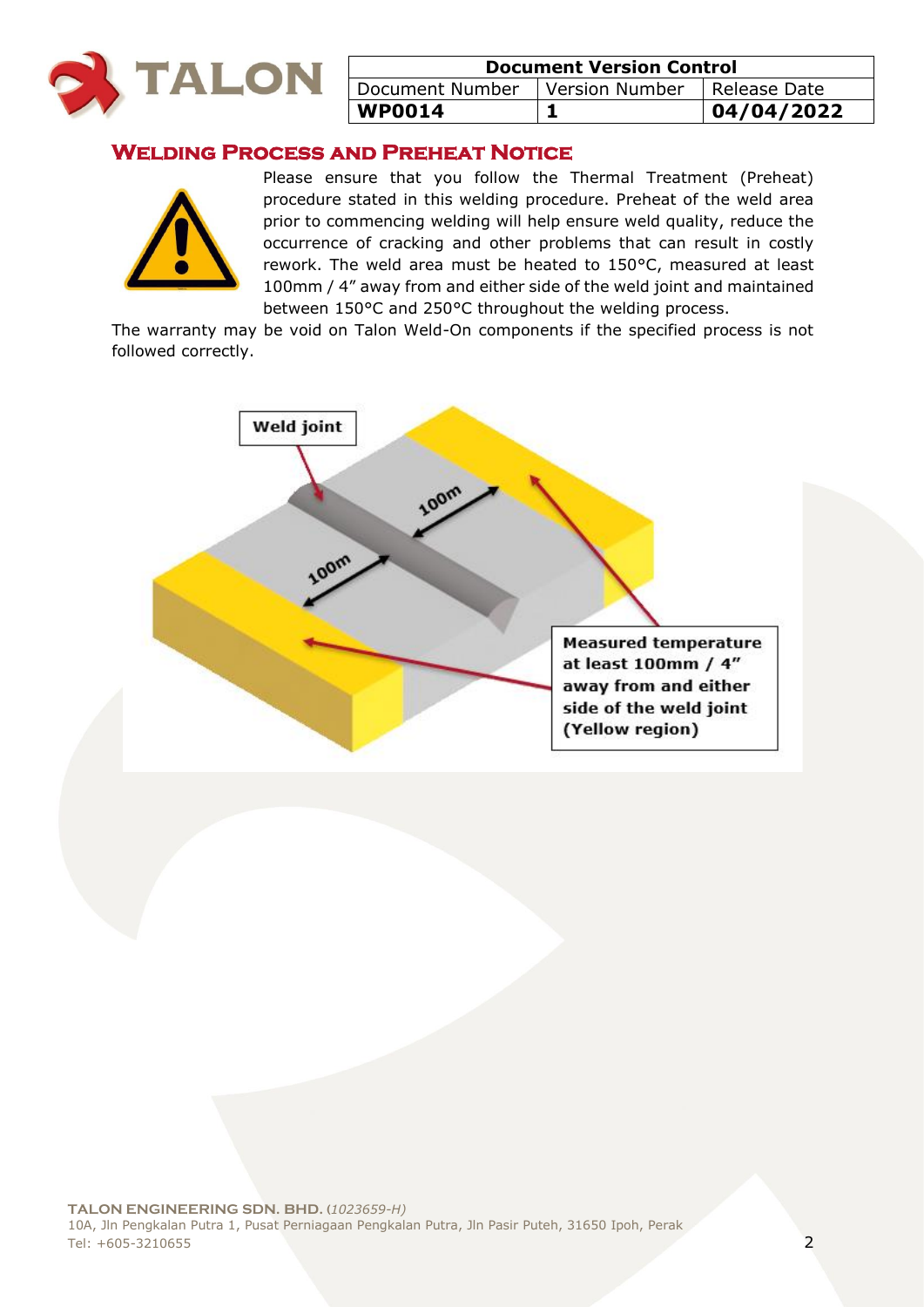

| <b>Document Version Control</b>  |  |              |
|----------------------------------|--|--------------|
| Document Number   Version Number |  | Release Date |
| <b>WP0014</b>                    |  | 04/04/2022   |

# **Talon Welding Setup**

#### **Welding Preparation**

The surfaces to be welded must be good and free from scale, grease, paint, water, or any other contaminants. The heat from welding breaks down any hydrocarbons and moisture in the area and releases hydrogen. The hydrogen along with any remaining particulate matter can be absorbed in the weld and result in cracking, porosity, and inclusions.

Preparation of the weld surfaces may be achieved by sand blasting, shot blasting, grinding, sanding, air carbon arc gouging, or a combination of any these processes. Should the air carbon arc gouging process be used, finish the surface by grinding to remove all carbon slag. Following any of these preparation processes ensure any dust or particulate matter is removed from the weld area to prevent porosity and inclusions.

#### **Welding Process**

Welding may be completed by any of the following processes:

- Gas Metal Arc Welding (GMAW)
- Flux-cored Arc Welding (FCAW)

A combination of GMAW or FCAW can be utilised.

| <b>Process</b> | <b>AWS</b>                         | <b>AS/NZS</b>               | <b>ISO</b> | <b>Shielding Gas</b>                                                | <b>Polarity</b> |
|----------------|------------------------------------|-----------------------------|------------|---------------------------------------------------------------------|-----------------|
| <b>GMAW</b>    | AWS A5.18<br><b>ER70S-4</b>        | 2717.1:<br>ES4-GC/M-W503AH  |            | 100% CO <sub>2</sub><br>$Ar + 10 - 15\%CO2$<br>$Ar + 15 - 25\%CO2$  | $DC+$           |
| <b>GMAW</b>    | <b>AWS A5.18</b><br><b>ER70S-6</b> | 2717.1:<br>ES6-GC/M-W503AH  |            | 100% CO <sub>2</sub><br>$Ar + 10 - 15\%$ CO2<br>$Ar + 15 - 25\%CO2$ | $DC+$           |
| <b>FCAW-G</b>  | <b>AWS A5.20</b><br>E71T-1 H8      | 17632-B: T49 2 T1 1 CAU H10 |            | 100% CO <sub>2</sub><br>$Ar + 20 - 25\%CO2$                         | $DC+$           |
| <b>FCAW-G</b>  | <b>AWS A5.18</b><br>E70C-6M H4     | 17632-B: T49 4 T15 0 MAU H5 |            | $Ar + 20 - 25\%CO2$                                                 | $DC+/-$         |
| <b>FCAW-S</b>  | <b>AWS A5.20</b><br>E70T-7         | 17632-B: T49 Z T7 0 NA      |            | <b>NR</b>                                                           | DC-             |
| <b>FCAW-S</b>  | AWS A5.20<br>E71T-8                | 17632-B: T49 3 T8-1NA-H15   |            | <b>NR</b>                                                           | DC-             |

The following table details **recommended** reference consumables:

#### **Electrical Parameters**

The person completing the weld should refer to the manufacturer's specifications to determine the optimal settings to complete the weld. Actual voltage, welding current and Electrode Stick Out (E.S.O.) used will depend on machine characteristics, plate thickness, run size, shielding gas and operator technique etc.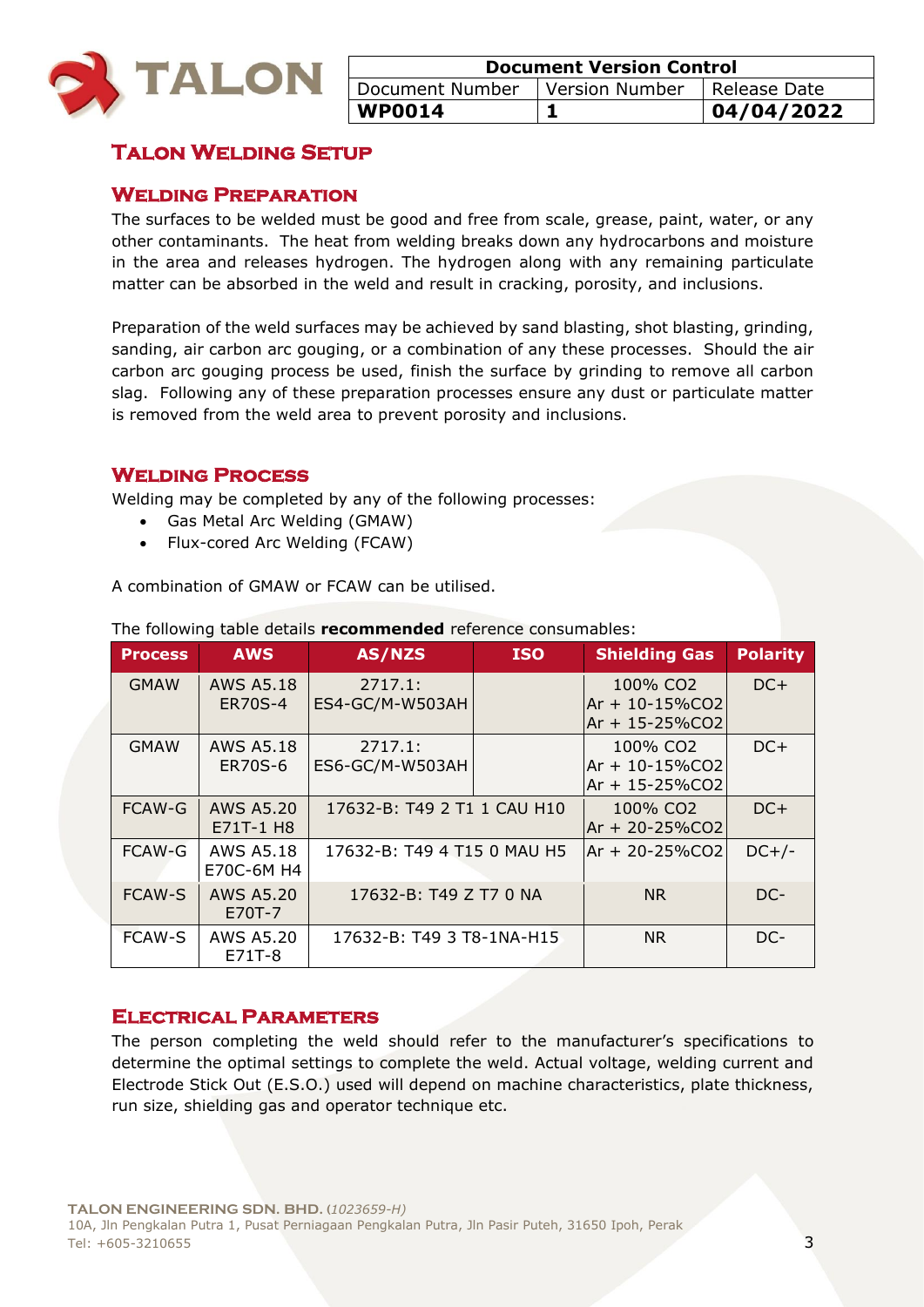

| <b>Document Version Control</b> |                |                |
|---------------------------------|----------------|----------------|
| Document Number                 | Version Number | I Release Date |
| <b>WP0014</b>                   |                | 04/04/2022     |

#### **Welding Position**

Welding of Talon Crack Repair is recommended and shall be completed in the Flat 1F and Horizontal 2F position. The other positions can be welded but the process should be adjusted to suit the applicable weld wire and equipment to ensure good weld strength and integrity.



Deviation from the Flat or Horizontal position is permissible as shown in figure below as typically described in welding standard AWSD1.1, Structural Welding--Steel, Figure 4.2 "Positions of Fillet Welds".



The longitudinal axis of the weld may be inclined no more than 15° with respect to the horizontal plan. The centre of the weld face "C" must lie within the rotational limits of 80° to 280° as shown.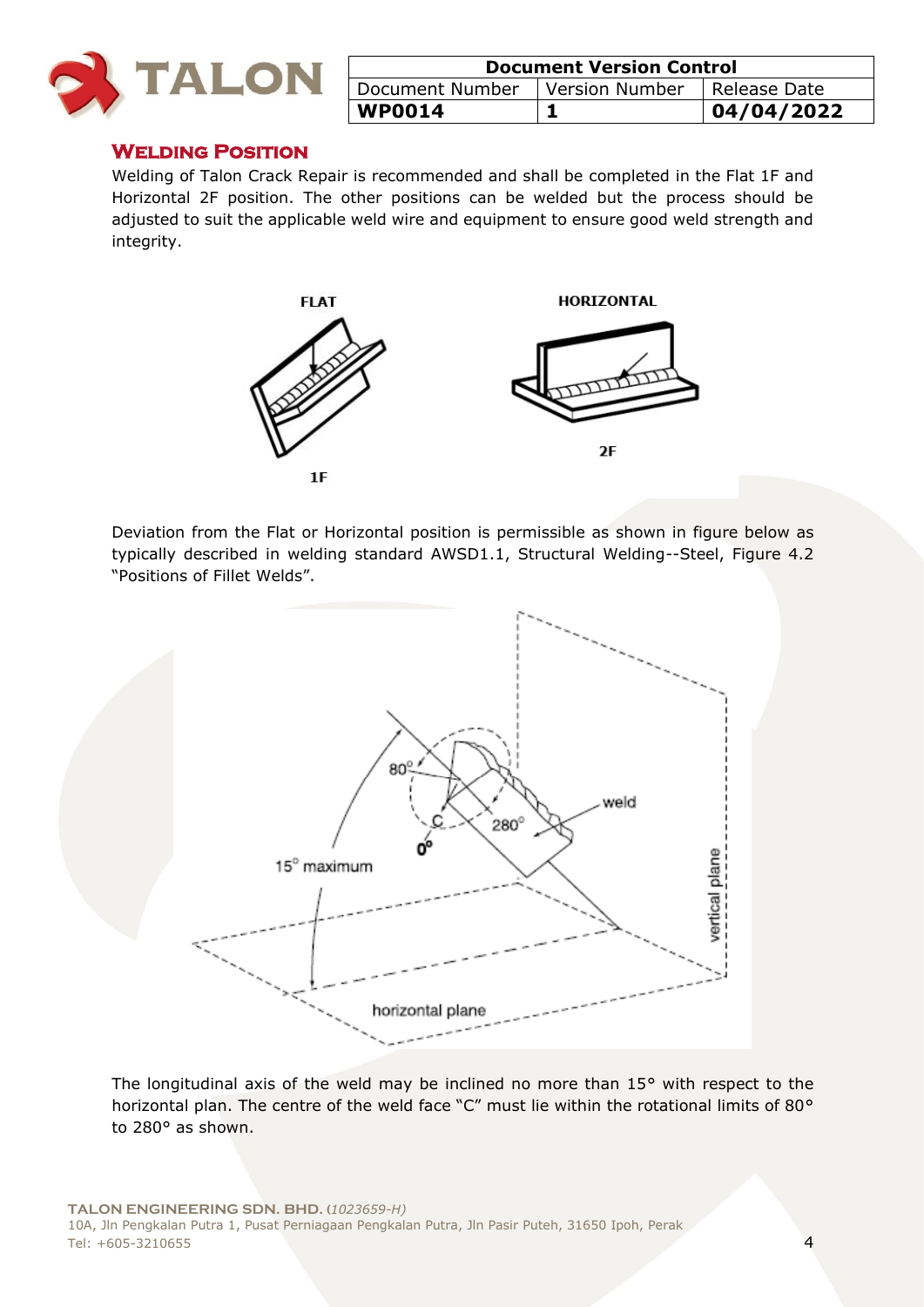

| <b>Document Version Control</b>                 |  |            |
|-------------------------------------------------|--|------------|
| Document Number   Version Number   Release Date |  |            |
| <b>WP0014</b>                                   |  | 04/04/2022 |

#### **Thermal Treatment**

It is important to preheat the work piece prior to commencing welding and ensure the components are maintained within the acceptable interpass temperature range during welding. Preheat is the heating of a work piece prior to being welded, flame cut, or air carbon arc gouged. Heat can be applied though several methods such as propane or butane gas flame burners or torches and magnetic induction.

As welding, flame cutting and air carbon arc gouging use a high temperature heat source to melt the base metal, a high temperature in a small localized area is created along with a large temperature differential to the rest of the work piece. This causes high stresses, hardened areas, deformation, and a very small area for hydrogen gases to be released from the steel. Preheat reduces the temperature differential and so lowers the risk of weld cracking, maximum hardness of the heat affected zone, lessens distortion, and releases hydrogen from the steel prior to welding.

Maintaining the correct interpass temperature is important to hold the reduced temperature differential gained from preheating and to ensure the work piece does not get too hot. Allowing the steel to become too hot will temper the steel and soften it, reducing its hard-wearing properties.

When preheating with burners and torches it is most effective to heat the work piece from below. This allows the heat to soak up though the body of the work piece. Using insulating heat blankets on the topside of the work piece will improve and speed up the process, allowing the dispersion and retention of the heat that has been input.

Temperature should be measured using an infrared thermometer or temperature indicating crayon at least 100mm / 4" away from and either side of the weld joint. Best practice is to measure the temperature on the top side as heat is applied to the bottom side, this will ensure a complete preheat though the thickness of the work piece. Prior to any welding, flame cutting and air carbon arc gouging on Talon components and steel bodies the following preheat and interpass temperatures must be reached and maintained.

| <b>Material</b>                                                               | <b>Thickness</b>                         | <b>Min Preheat</b><br>Temp          | <b>Max Interpass</b><br><b>Temp</b> |
|-------------------------------------------------------------------------------|------------------------------------------|-------------------------------------|-------------------------------------|
| Talon GET Castings                                                            | All Weld-on Castings                     | $1150^{\circ}$ C / 300 $^{\circ}$ F | $ 260^{\circ}$ C / 500°F            |
| <b>ASTM A514 Steels</b>                                                       | Greater than 63mm / 2-1/2" 120°C / 250°F |                                     | $[260^{\circ}C / 500^{\circ}F]$     |
| 400-450 BHN Abrasion Resistant Steel Greater than 63mm / 2-1/2" 150°C / 300°F |                                          |                                     | 260°C / 500°F                       |

**Notes:** 

- If the ambient humidity is high and or the temperature is below  $4^{\circ}C$  /  $40^{\circ}F$ , the tabulated thermal treatment temperature should be increased by 27°C / 80°F. At no time should any material type or thickness be welded when the temperature of the steel is at or below  $4^{\circ}C$  /  $40^{\circ}F$ . This includes tack or spot welds or any allied process. Preheat must be applied as specified.
- All material within 100mm / 4" of the weld zone must be within the specified temperature.
- Cool weld slowly, for a minimum of 8 hours, utilising thermal blankets. Do not allow drafts or cool ambient temperatures to cool the parts or assembly. Cool down rate should not exceed 55°C / 130°F, per hour.
- If the ambient temperature is at or below  $4^{\circ}$ C /  $40^{\circ}$ F the part must be covered with a thermal blanket to insure the cool down rate above. Alternatively, the entire part maybe post-heated to 150 - 200°C / 300 - 400°F for four hours and then maybe air cooled.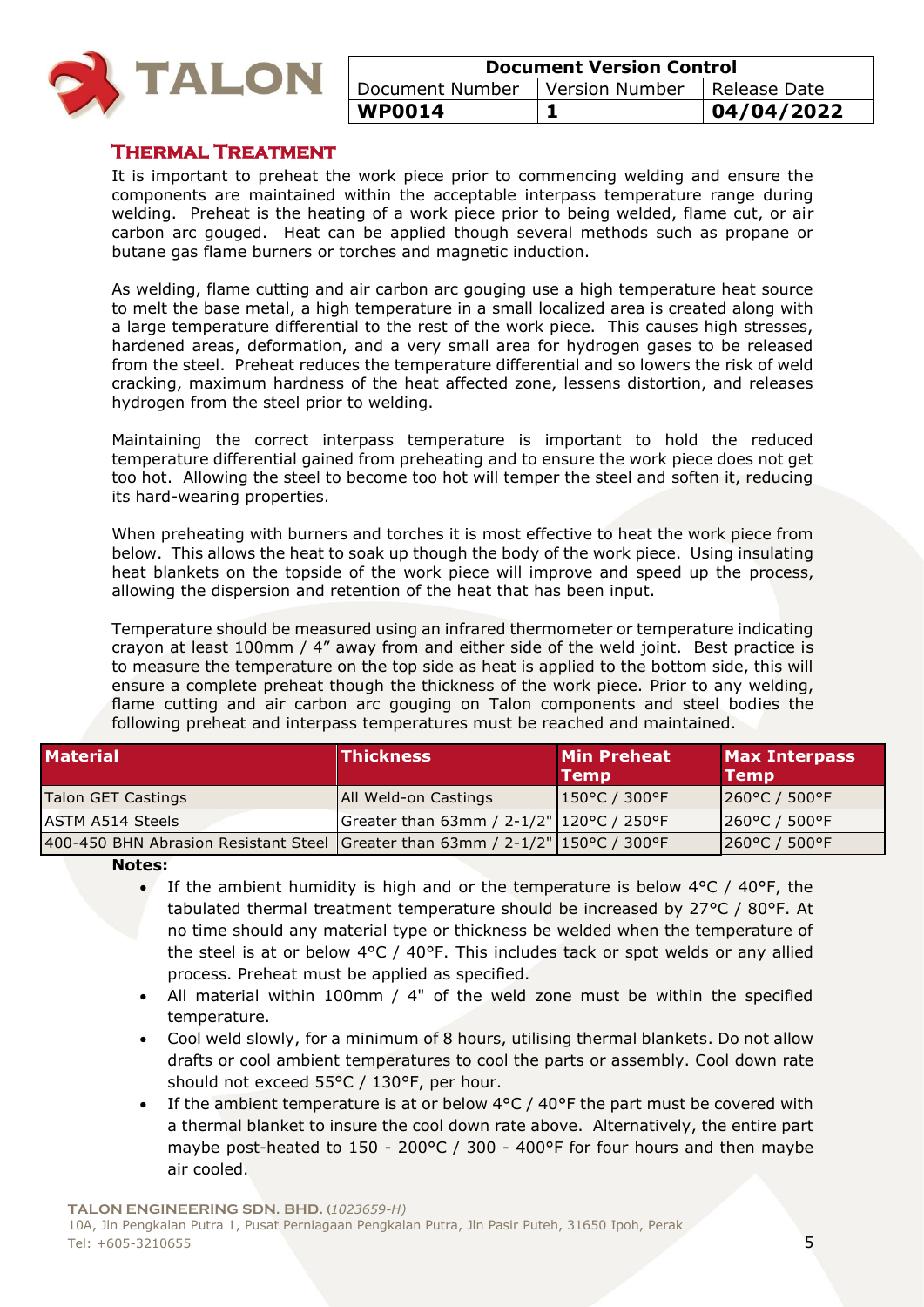

| <b>Document Version Control</b> |                |                |
|---------------------------------|----------------|----------------|
| Document Number                 | Version Number | I Release Date |
| <b>WP0014</b>                   |                | 104/04/2022    |

## **Welding Procedure**

#### **Welding Sequence**

Some Talon products come supplied with a Lock installed in the lock engagement area. As such to preserve the parts integrity the lock must be removed prior to any heating or welding processes. Store the locks in a safe location so that they can be reinstalled after the component has cooled below 80°C (176°F).

Clean the part and identify the cracks using either MPI or Dye Penetrant Inspection.



The cracked material must be gouged or machined away sufficiently to permit a full penetration repair weld to be made, with no traces of crack left behind and no new significant defects introduced. In any case, where air carbon arc gouging process is used, at least the final 5mm of material should be removed by grinding. Ensure the channel has a distinct V- or U-shape groove for weld repair.

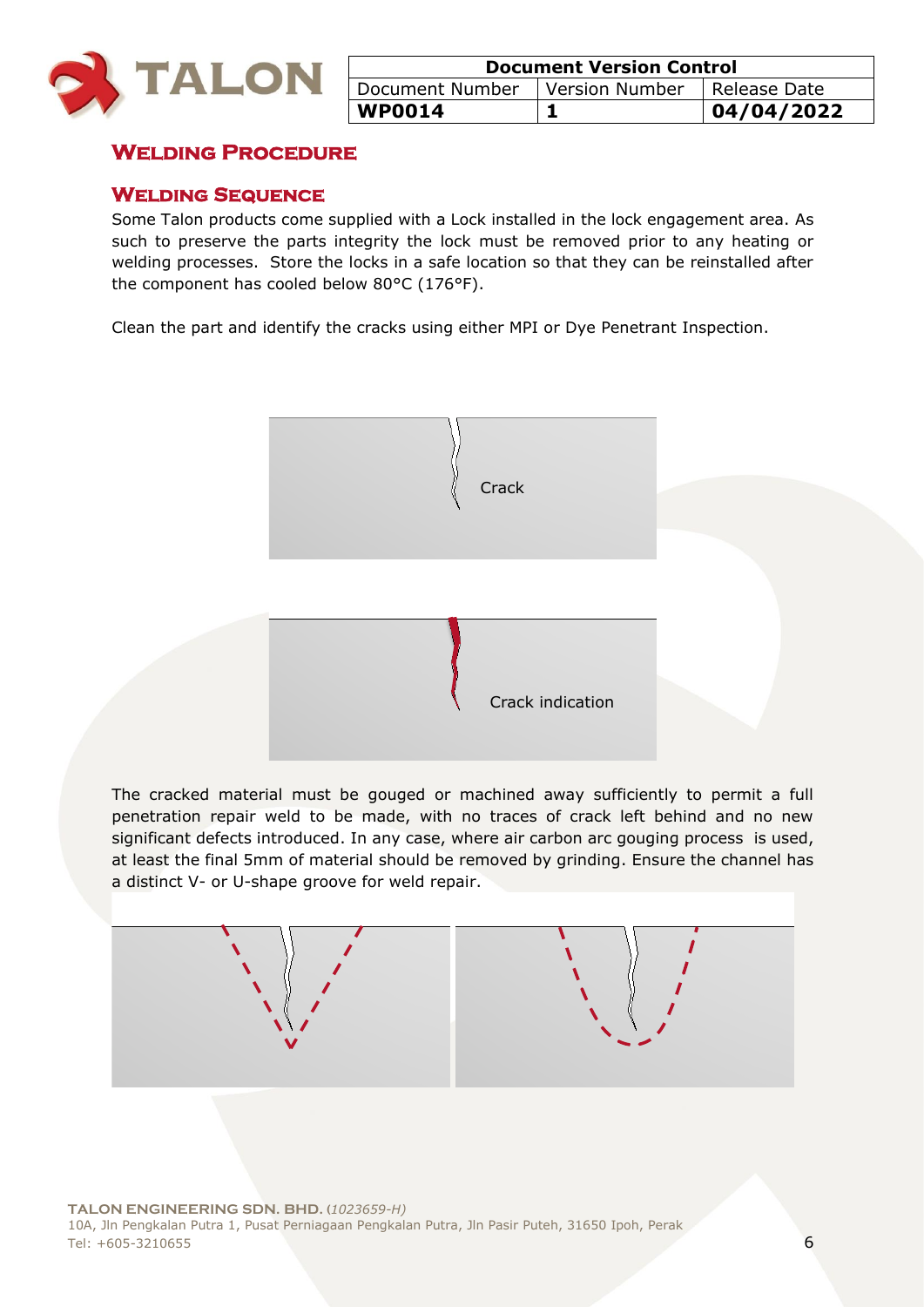

| <b>Document Version Control</b>                 |  |            |
|-------------------------------------------------|--|------------|
| Document Number   Version Number   Release Date |  |            |
| <b>WP0014</b>                                   |  | 04/04/2022 |

Prepare the part surface that needs to be welded according to the Welding Preparation section in this document. This helps eliminate porosity. Should the air carbon arc gouging process be used, finish the surface by grinding to remove all carbon slag.

Preheat the Talon products to 150°C / 300°F as specified in the Thermal Treatment section of this document before doing any welding process. This helps to reduce the amount of thermal shock the part experiences during the process. Maintaining the correct preheat and inter-pass heat allows for the distribution of heat and minimizes the risk of distortion of the part.

The weld sequences and direction is demonstrated in the figure below. Depending on your electrode size and weld metal deposition rate, butter the groove with a layer of weld with 50% overlap.



Then, butter another later of weld with 50% overlap but do not impinge on parent material.



Lastly, fill the rest of the groove until the entire crack is replaced by weld.